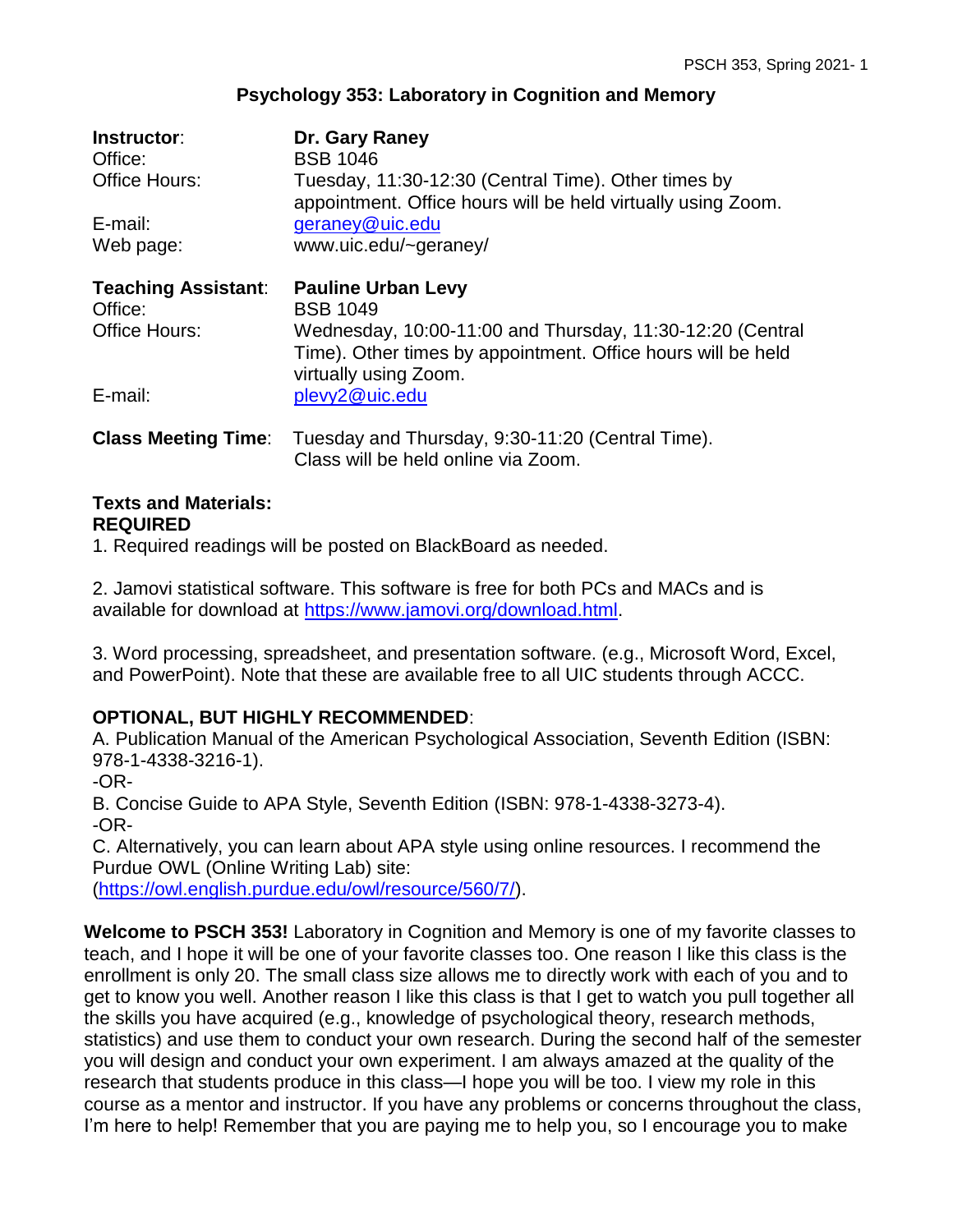use of my office hours or make an appointment to meet with me outside of office hours (email is the best way to contact me).

**Prerequisites:** To enroll in this course you MUST have taken PSCH 242 (Introduction to Research) and PSCH 343 (Statistics). You also must have taken or be concurrently enrolled in PSCH 352 (Cognitive Psychology).

**Registration:** This is a 3-credit course. You must register for both the lecture section and the lab section.

**Course Description:** The goal of this course is to introduce you to research methods in cognitive psychology. You will complete several experiments, both as a participant and as an experimenter. We will initially perform experiments together as a group. Later you will run your own experiment, which you will write up in a formal report and present at a class miniconvention. Each experiment we perform will involve some or all of the following parts: (1) Introduction to the topic; (2) Description of hypotheses, research design, and methodology; (3) Collection and analysis of data; (4) Discussion and interpretation of results; (5) Presentation of results; and (6) Conclusions.

As you know, this is online course. Even though I will not get to see you in person, my goal is to make this course as interactive as when I teach face-to-face in a classroom. I want (and expect) you to ask questions, make comments, and participate in small group discussions. We will work through the course together—I will not simply post lectures and assignments on Blackboard for you to watch and complete on your own. This course is taught synchronously, which essentially means "live." We have set meeting times that you need to attend, just like a face-to-face class. Because you signed up for an online course, I assume you have access to a computer with a webcam, microphone, and reliable internet that you can use every day. Class will meet using Zoom. Many of you have used Zoom in other classes. For those of you who have not, Zoom is a lot like Blackboard Collaborate or Google Hangouts. A link for each class period will be put in the "Zoom" content folder.

**IMPORTANT:** Because I want to interact with each of you, I will require you to attend class with your webcam turned on so that I can "see" you when I ask you questions as well as when you ask me questions. The reason for this requirement is that I want to make the course as interactive as when I teach face-to-face in a traditional classroom. We will work through the course together—I will not simply post lectures and assignments on Blackboard for you to watch and complete on your own. I want (and expect) you to ask me questions, make comments, and participate in small group discussions. You must have a webcam and microphone to do this. Attending class with your webcam turned on allows me to see your reactions to what I say in class, which makes it easier for me to know if you understand what we are discussing. Many students have told me that attending with your webcam turned on makes the class better for you and for me. **If you do not want to attend class with your webcam turned on, then this is not the class for you—you should drop this course and find another class that better meets your needs and expectations.**

Now that I have stated the webcam requirement, let me say that I realize that we all experience technical difficulties beyond our control. For example, maybe the power goes out at your home and you can't access the internet with your computer. In this case I am fine with you attending via your phone on that day. I have had the power go out at my house while I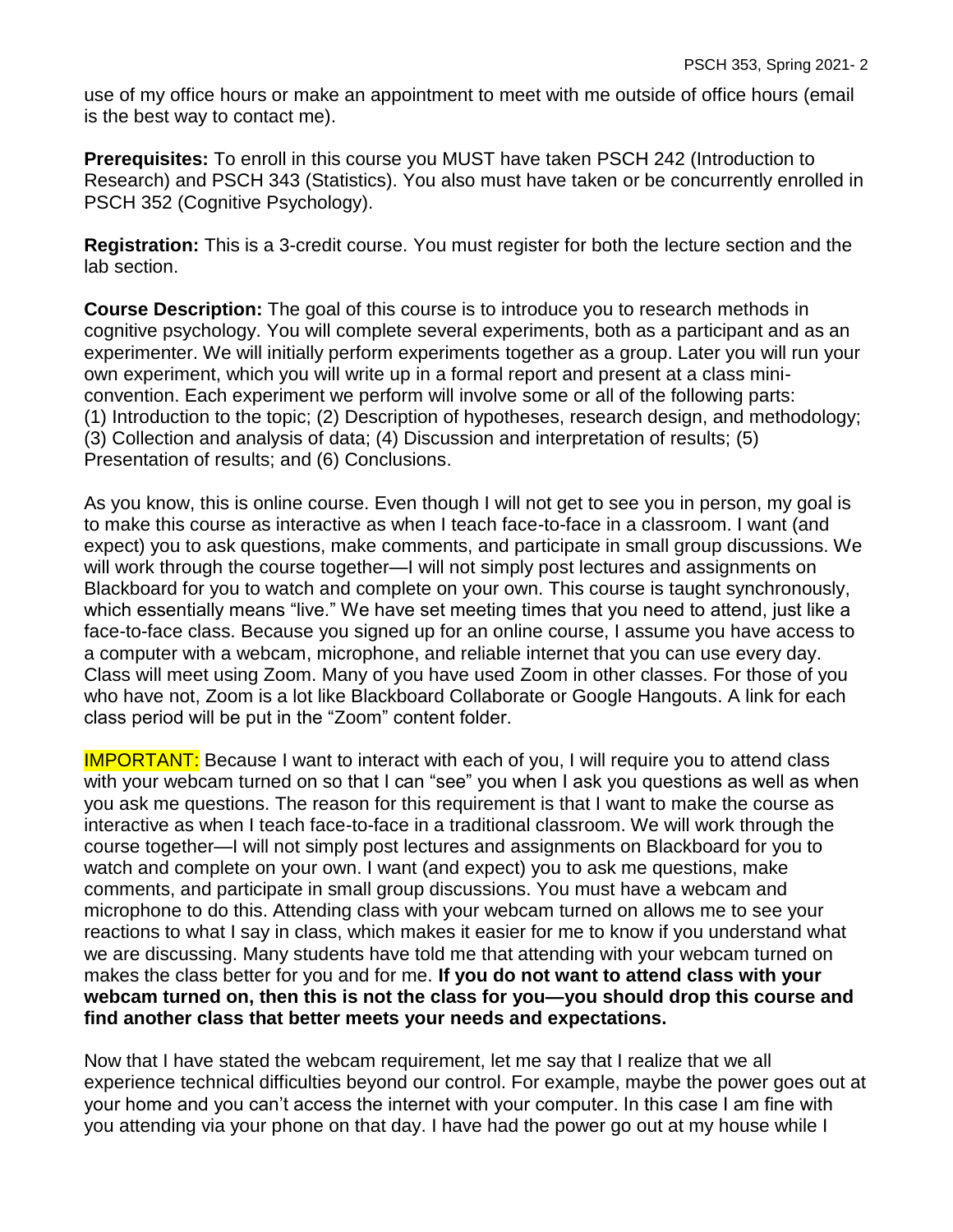teaching a class and I had to teach using my phone's camera. If this can happen to me, it can happen to you. I can pretty much guarantee we will experience some technical problems, but we will work through them together. If encounter ongoing computer or internet problems, you can request to borrow a laptop or cellular hotspot from UIC. Here is the link to the request form [\(https://accc.uic.edu/forms/laptop-request/\)](https://accc.uic.edu/forms/laptop-request/).

### **ASSIGNMENTS**

- 1. Small homework assignments (e.g., answer questions about experiments, analyze data). NOTE: Late homework assignments will be penalized 25%. Homework will not be accepted more than 2 days late. Late assignments that were due on Tuesday must be submitted by class time on Thursday and late assignments due on Thursday must be submitted by 9:30 AM on Saturday to receive any credit.
- 2. Mid-term quiz.

The purpose of the quiz is to confirm you are familiar with basic experimental terms and design. The content will be based on the small assignments and class lectures.

3. Written Report #1 (First draft and Final version)

Report #1 will be a full report of the second experiment we do in class. Full reports include a title page, abstract, introduction, methods, results, discussion, references, table, and figure. You will submit a first version and a final version. You will be given feedback on the first draft and then you will revise the draft to produce the final version. NOTE: Late reports will be penalized 5% or 2% per day late (including weekend days),

whichever is greater. For example, if you submit your paper 1 or 2 days late, you will be penalized 5%. If you submit your paper 3 days late, you will be penalized 6%. Written reports will not be accepted for credit more than 5 days late except under exceptional circumstances with instructor preapproval. Late papers will be graded so that you receive feedback.

4. In-class review of Report 1.

Before you submit Report 1, we will spend one day in class answering any remaining questions you have about the report and reviewing what you have written. You need to bring a complete draft to class. The drafts will be graded as follows: 10 points for bringing a complete draft to class (i.e., all sections of the report), 5 points for bringing a partial draft to class (i.e., one or more sections of the report are missing or incomplete), 0 points for not bringing a draft to class or bringing a draft that shows very little was completed (e.g., only one section other than the results were completed).

5. Final Project Report

During the last part of the semester you will design and conduct your own experiment (the final project), and then you will write a full report describing the project. Because the final report reflects a group project, the methods and results section will be written as a group. Importantly, each group member will write the other sections of the report on their own. There are several steps involved in completing the final project with each step having a due date. These steps will be provided in the project guidelines.

NOTE: Final reports will be penalized 5% or 2% per day late (including weekend days), whichever is greater. Final reports cannot be accepted more than five days late so that we have time to grade your report before class grades are due.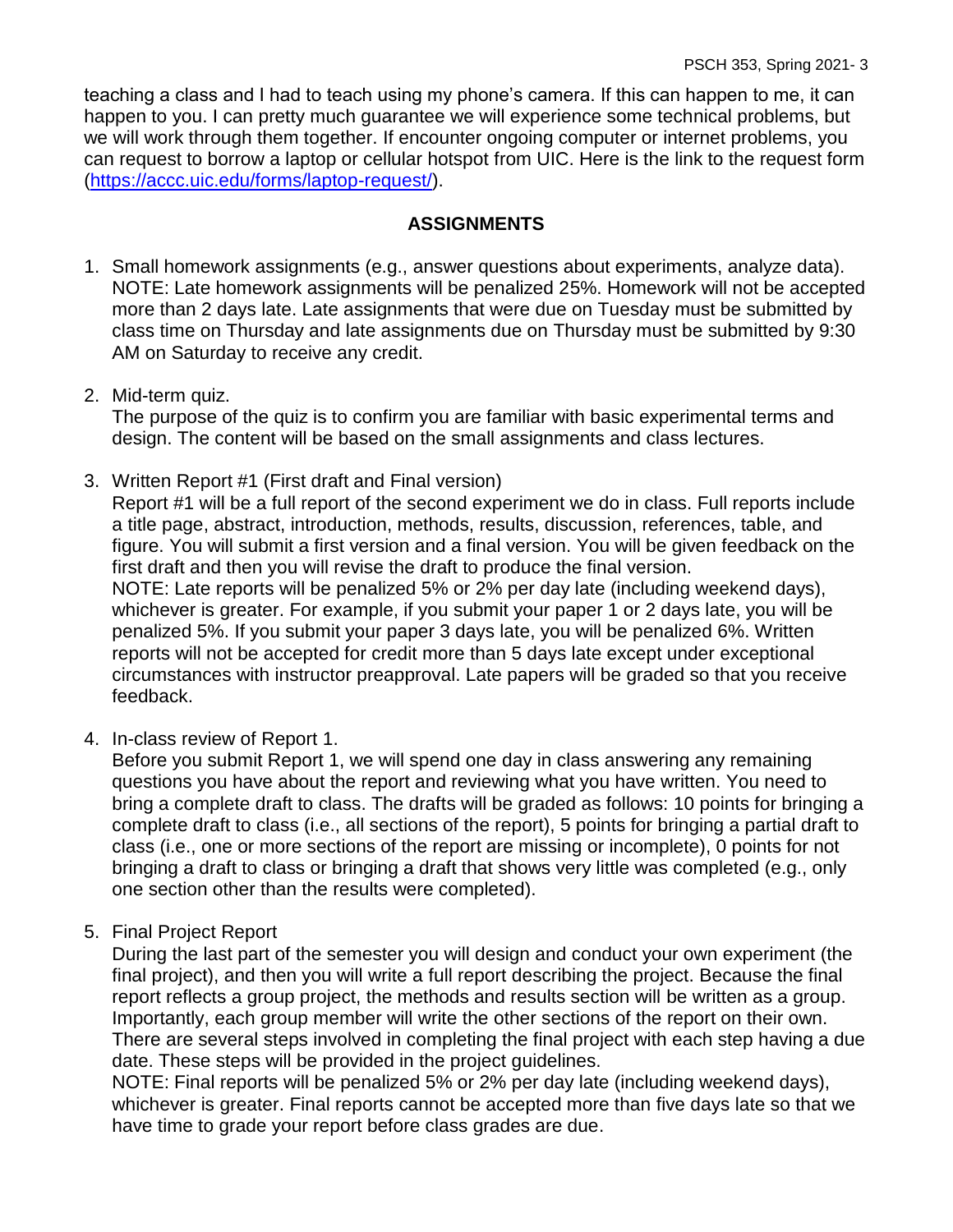### 6. Final Project Oral Presentations

These are written summaries in PowerPoint form of your final projects that simulate making a spoken presentation at a professional conference. Because these are group presentations that are presented on a single day, they cannot be completed late.

7. In-class review of Oral Presentations.

Before you make your presentation, we will spend one day in class answering any remaining questions you have about the presentations and reviewing what you have produced. You need to bring a complete draft to class. The drafts will be graded as follows: 10 points for bringing a complete draft to class (i.e., all sections of the presentation), 5 points for bringing a partial draft to class (i.e., one or more sections of the presentation are missing or incomplete), 0 points for not bringing a draft to class or bringing a draft that shows very little was completed (e.g., only one section was fully completed).

8. Final Project Group Evaluation

Your contribution to the final project will be evaluated to ensure that each member of the group makes an appropriate contribution. In addition to our evaluation, you will submit an evaluation of your own and your teammates' roles in completing the final project.

### 9. Class Participation

Class participation includes more than simply attending class—you must be prepared to participate discussions. To do this, you will need to complete assigned readings and other activities on time. You also need to participate with your webcam turned on so that we can directly talk with each other. You will not be given participation points for just logging into class and you will not be given participation points if you do not turn on your web cam during class discussions.

**Assignment Due Dates:** Unless a specific time of day is provided in the Course Schedule, all assignments must be submitted by the start of class on the due date listed in the Course Schedule. Most assignments will be submitted via BlackBoard. When submitting assignments, include your name in the file name and in the document itself. Make the file name obvious, such as "GARY RANEY ASSIGNMENT 1" (replace GARY RANEY with your name).

**Grading:** Grades will be based on the assignments specified above. There will be no final examination; the final project serves this purpose. Note that the components of the final project will be worth roughly half of the total available points. A traditional points breakdown will be used to determine your grade  $(90+% = A, 80-89% = B, 70-79% = C, 60-69% = D,$  less than  $60\% = F$ ).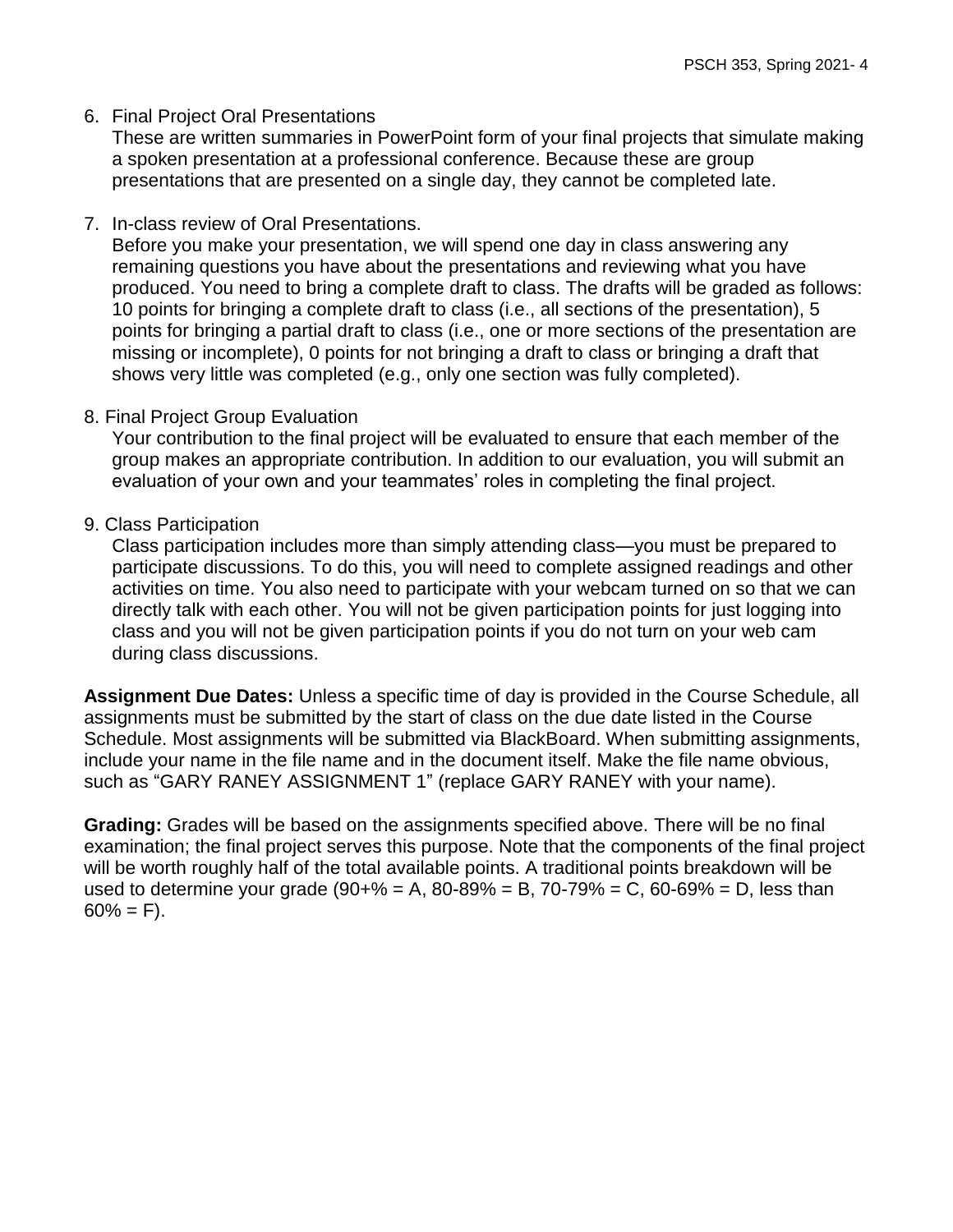| <b>Assignment</b>                         | <b>Points</b> | Approximate %  |
|-------------------------------------------|---------------|----------------|
| 11 Homework assignments (15-20            | 181           | 18             |
| points each)                              |               |                |
| Mid-term quiz                             | 40            | 4              |
| In-class review of Report 1               | 10            | ◀              |
| Version 1 of Written report #1            | 100           | 10             |
| Final version of written report #1        | 150           | 15             |
| Final project report                      | 350           | 36             |
| In-class review of oral presentations     | 10            |                |
| Final project oral presentations          | 40            | 4              |
| Final project group evaluation            | 20            | $\overline{2}$ |
| Class participation (3 points per day for | 84            | 9              |
| 28 of our 30 meetings)                    |               |                |
| OTAL                                      | 985           |                |

#### **Approximate Points Breakdown:**

#### **Improvement Bonus.**

If your grade on the Final Project Report is better than your grade on the final version of Written Report #1 by up to 4%, I will add 4% to your grade on the Final Project Report. If your grade on the Final Project Report is better than your grade on the final version of Written Report #1 by 4% or more, I will add 6% to your grade on the Final Project Report. If your grade on the Final Project Report is not better than your grade on the final version of Written Report #1, you will not receive an improvement bonus.

# **OTHER IMPORTANT INFORMATION**

#### **1. Participation in class is important and counts substantially towards your grade.**

This includes participating in discussions, preparing for class, and logging in on time. If you spend time texting, emailing, or similar activities while you are in class, you will not earn your participation points for that day. Students who miss a class are responsible for obtaining all notes, announcements, and handouts. There are 30 class meetings in a semester, but only 28 class meetings are counted in the total number of points available. This allows you to miss 2 days without penalty. If you attend all 30 meetings, you will earn 6 bonus points!

#### **2. Late assignments and make-ups**

Late assignments will be penalized by the amounts specified in the Assignments section unless you have a valid reason for not submitting an assignment on time. I realize that sometimes problems occur that make completing an assignment difficult. Therefore, if necessary, you may submit one of the three versions of the written reports (draft or final version of report 1, or final project report) up to one day (24 hours) late with no questions asked and no penalty. Experiments that we perform in class cannot be made up for credit. If you know you will miss class, please arrange to complete any assignments early so that you will not be penalized. Losing an assignment due to computer failure is not a valid reason for submitting an assignment late. Make frequent backups of your work on external storage so that you never lose all your work.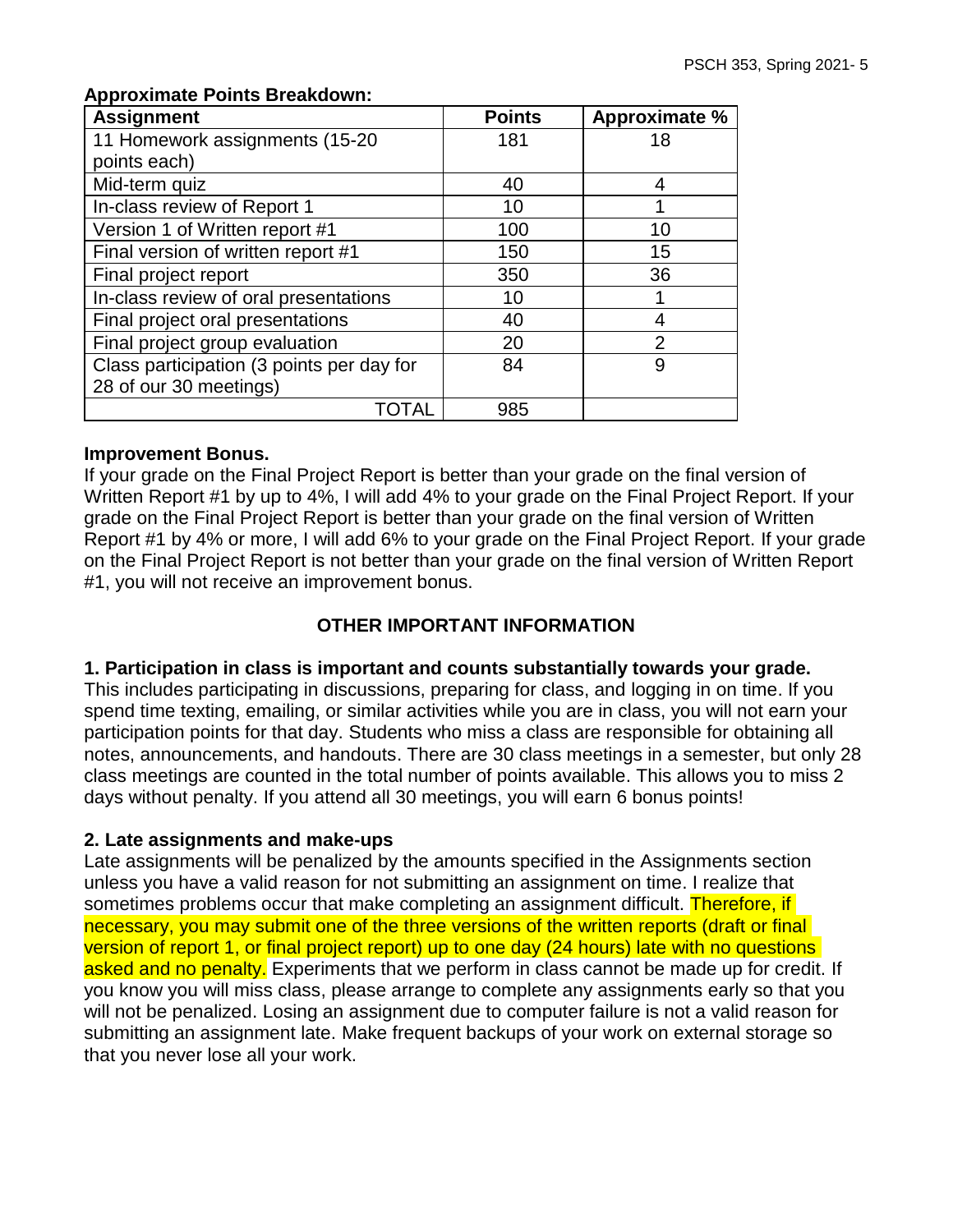# **3. Religious Holidays**

If the class meeting time conflicts with major religious holidays that will require your absence, please notify the instructor or the teaching assistant by the tenth day of the semester of the date you will be absent unless the religious holiday is observed on or before the tenth day of the semester. In such cases, notify us as soon as possible prior to your absence. We will make every reasonable effort to honor your request, we will not penalize you for missing the class, and if an assignment is due during you absence, we will arrange a reasonable substitute assignment and/or change the due date. Additional information about UIC's religious holiday policies are available online at [https://oae.uic.edu/religious-calendar/.](https://oae.uic.edu/religious-calendar/)

# **4. Academic Integrity Policy**

No form of academic dishonesty will be tolerated. Students who break the university's code of academic integrity could be given a failing grade for the assignment or course and be the subject of formal judicial charges (see UIC Student Disciplinary Handbook for details). For example, if any amount of plagiarism is discovered in a written assignment, you could be given a grade of 0 (zero) for the assignment and possibly a failing grade for the course. I will also notify the Office of the Dean of Student Affairs and file an academic dishonesty charge that will be added to your academic file. You will work in groups on some parts of your assignments, but you must write the final version of all assignments on your own and in your own words. Copying from your group partners is plagiarism. Information about the Student Disciplinary Policy is available at the UIC Office of the Dean of Students website at [https://dos.uic.edu/community-standards/.](https://dos.uic.edu/community-standards/)

### **5. Disability Accommodation**

UIC is committed to full inclusion and participation of people with disabilities in all aspects of university life. Students who face or anticipate disability-related barriers while at UIC should connect with the Disability Resource Center (DRC) at [drc@uic.edu,](mailto:drc@uic.edu) or at (312) 413-2183 (voice) or (312) 413-0123 (TDD) to create a plan for reasonable accommodations. The DRC website is [http://drc.uic.edu.](http://drc.uic.edu/) In order to receive accommodations, you must disclose your disability to the DRC, complete an interactive registration process with the DRC, and provide me a Letter of Accommodation (LOA). After I receive an LOA I will work with you and the DRC to implement approved accommodations.

**6. Online Course Communication Guidelines (Netiquette)** Netiquette is a set of rules for behaving properly online. Here are some guidelines for online communication in this course:

- Login to class a few minutes early so that you are ready to begin when class starts.
- Adhere to the same standards of behavior when communicating with others online as you do in the classroom.
- Be respective of others' views and opinions. This includes being sensitive to different cultural and linguistic backgrounds, as well as different political and religious beliefs. I will not tolerate personal attacks on others.
- Use good taste when composing your responses. Swearing and profanity should be avoided. Also consider that slang and sarcasm can be misinterpreted.
- Be forgiving of others' typos and mistakes.
- In emails, it is a good practice to put your course in the subject line (PSCH 353). This helps me identify course-related emails.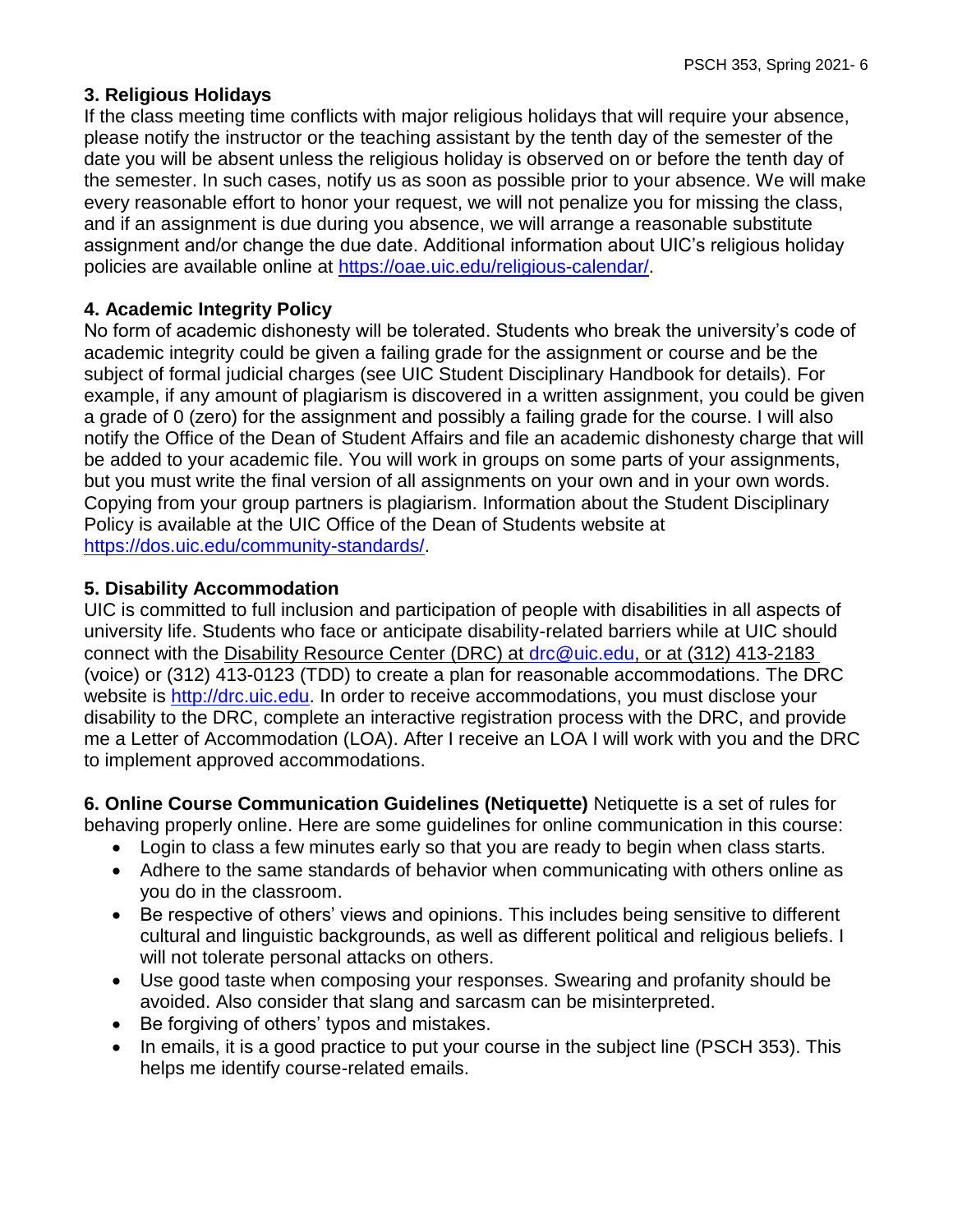# **COURSE SCHEDULE**

#### **Assignments, readings, and videos are available on Blackboard. Assignments in RED must be completed by class time on the date listed.**

| <b>Date</b> |    | <b>Topic</b>                                                         |
|-------------|----|----------------------------------------------------------------------|
| Jan         | 12 | Introduction to class.                                               |
|             |    | What is research? What is an experiment?                             |
|             |    | Install Jamovi software (we will do this together in class).         |
|             | 14 | <b>Review Experimental Terms.</b>                                    |
|             |    | Introduce and perform Find-a-Cat experiment in class.                |
|             |    | Read Linton & Gallo chapters 2 and 3.                                |
|             |    | Watch methodology video tutorials 1 and 2 (watch #3 if you want      |
|             |    | an additional example).                                              |
|             |    | Assignment 1 due: Experimental terms questionnaire.                  |
|             | 19 | Data tabulation using Excel.                                         |
|             |    | Analysis and summary of results for Find-a-Cat experiment.           |
|             |    | <b>Assignment 2 due: Questions for Linton &amp; Gallo Chapter 3.</b> |
|             |    | Read Nakashima et al. (2013)                                         |
|             | 21 | Further discussion of Find-a-Cat experiment.                         |
|             | 26 | Perform Problem Solving experiment in class.                         |
|             |    | Background on Problem Solving experiment.                            |
|             |    | Data tabulation using Excel.                                         |
|             |    | <b>Assignment 3 due: Questions for Find-a-Cat experiment.</b>        |
|             | 28 | Begin analysis of Problem Solving data.                              |
|             |    | <b>Read Cushen &amp; Wiley (2011)</b>                                |
|             |    | Read Arreola & Raney (2014) poster                                   |
|             |    | Read Chu & Macgregor (2011) pages 119-125                            |
|             |    | Read Dow & Mayer (2004)                                              |
|             |    | Read Weissberg (2018) pages 200-204                                  |
| Feb         | 2  | Additional analysis of Problem Solving data.                         |
|             |    | How do you find outliers in your data?                               |
|             |    | Data sorting and tables using Excel.                                 |
|             |    | <b>Assignment 4 due: Questions for Problem Solving experiment.</b>   |
|             |    | Watch Jamovi video tutorial.                                         |
|             |    | Watch Excel video tutorials 1 and 2, and 3 (watch others at your     |
|             |    | convenience).                                                        |
|             | 4  | Interpreting interactions.                                           |
|             |    | Assignment 5 due: Analyze Problem Solving data.                      |
|             | 9  | Write partial methods and results sections for Problem Solving       |
|             |    | experiment.                                                          |
|             |    | Additional information about working with Excel.                     |
|             |    | <b>Assignment 6 due: Interaction Spreadsheet.</b>                    |
|             | 11 | Discuss APA style and writing experimental reports.                  |
|             |    | Review outline for Report #1 (Problem Solving).                      |
|             |    | <b>Read APA manual chapter 2.</b>                                    |
|             |    | Read OWL summary sections on References, and Tables and              |
|             |    | Figures. https://owl.english.purdue.edu/owl/resource/560/01/         |
|             |    | <b>Assignment 7 due: APA Style.</b>                                  |
|             | 16 | <b>Review Problem Solving results.</b>                               |
|             |    | <b>Mid-term Quiz (in class).</b>                                     |